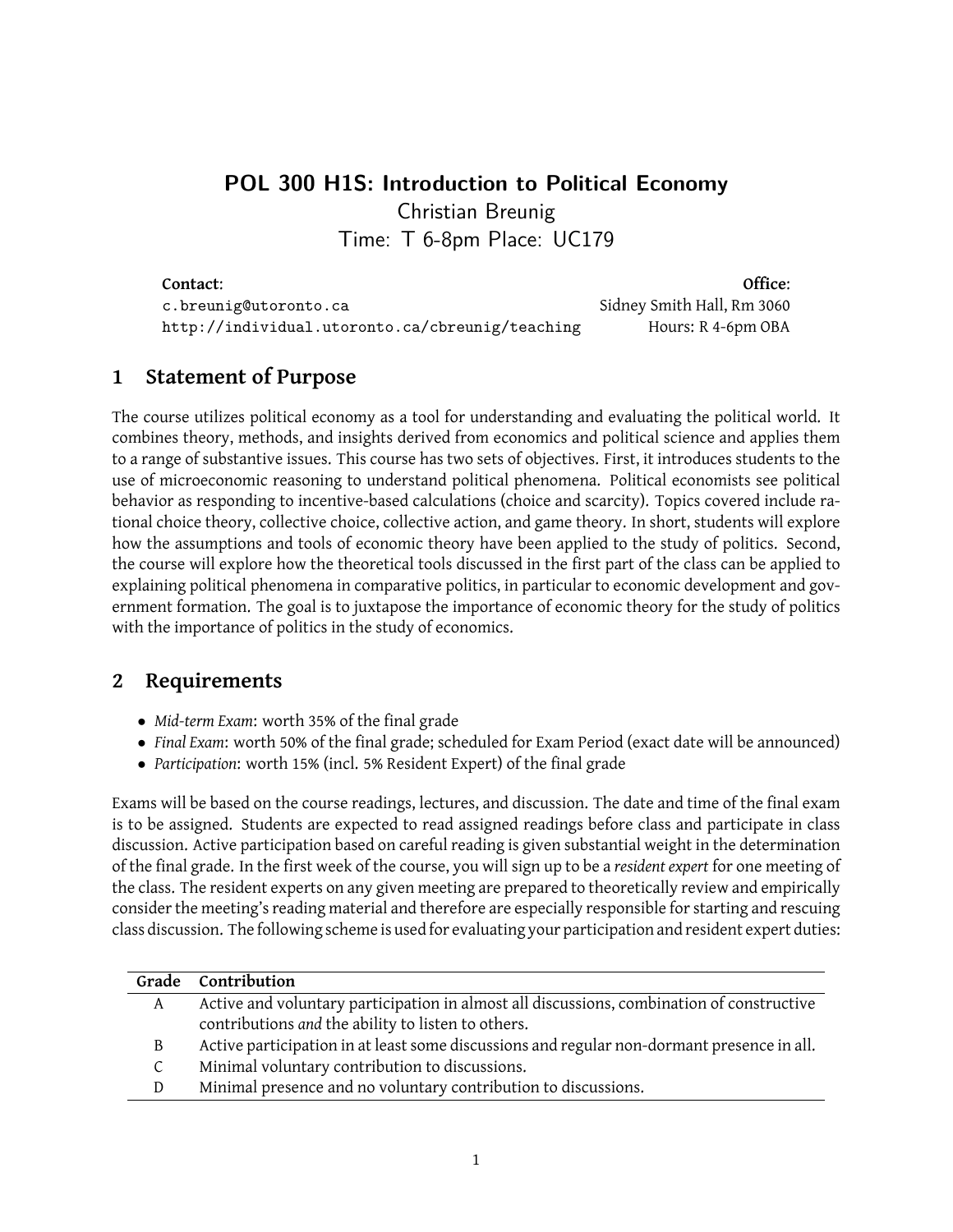# **3 Readings**

There are three assigned and one optional book for this course. They are all available at the UofT bookstore. All readings are on reserve at the Robarts Library.

- *•* Bates, Robert. 1981. *Markets and States in Tropical Africa*. Berkeley: University of California Press.
- *•* Hirschman, Albert. 1970. *Exit, Voice, and Loyalty*. Cambridge: Harvard University Press.
- *•* Shepsle, Kenneth and Mark Bonchek. 1997. *Analyzing Politics*. New York: W.W. Norton
- *•* **Optional:** Dixit, Avinash and Barry Nalebuff. 2008. *The Art of Strategy.* New York: W.W. Norton

In addition to the books, there are three other scholarly pieces assigned. These will be compiled in reading packages available at Print City located at 180 Bloor St West (Tel: (416) 920-3040). The article also may be available electronically through the library. Please make sure to bring the reading material with you to class.

# **4 Course Policies**

- 1. *Participation guidelines*. Students are expected to participate actively in class by engaging both with the course material and with your peers. Most importantly, it is essential that the class environment be one of mutual respect and tolerance. The widest possible diversity of opinion is encouraged. An atmosphere of respect for all students is critical to fruitful and amicable discussion. In addition, it is unacceptable to engage in behavior that inhibits or distracts from discussions such as carrying on side conversations, reading outside material, or leaving wireless networks and cell phones on.
- 2. *No make-up exams*. Restrictive University rules (documented illness, disability, religious holidays, etc) apply for alternative arrangements.
- 3. *Grade Appeal Policy*. All appeals of grades received on a test or paper need to be submitted in writing no later than five working days after the assignment is returned. Appeals on the final test are due the first day of class of the following semester. Provide a written statement outlining the reasons for your dissatisfaction, making explicit references to the grading criteria and, when appropriate, to course and lecture materials. Be aware when an assignment is appealed, I can choose to lower your grade as well as raise it.
- 4. *Plagiarism and cheating are violations of academic integrity and thus violations of the University of Toronto Student Conduct Code*. Plagiarism is a serious academic offence and will be dealt with accordingly. For further clarification and information, please see the University of Toronto's policy on plagiarism at http://www.utoronto.ca/writing/plagsep.html.
- 5. *Accessibility Needs*: The University of Toronto is committed to accessibility. If you require accommodations or have any accessibility concerns, as soon as possible please visit http://studentlife. utoronto.ca/accessibility.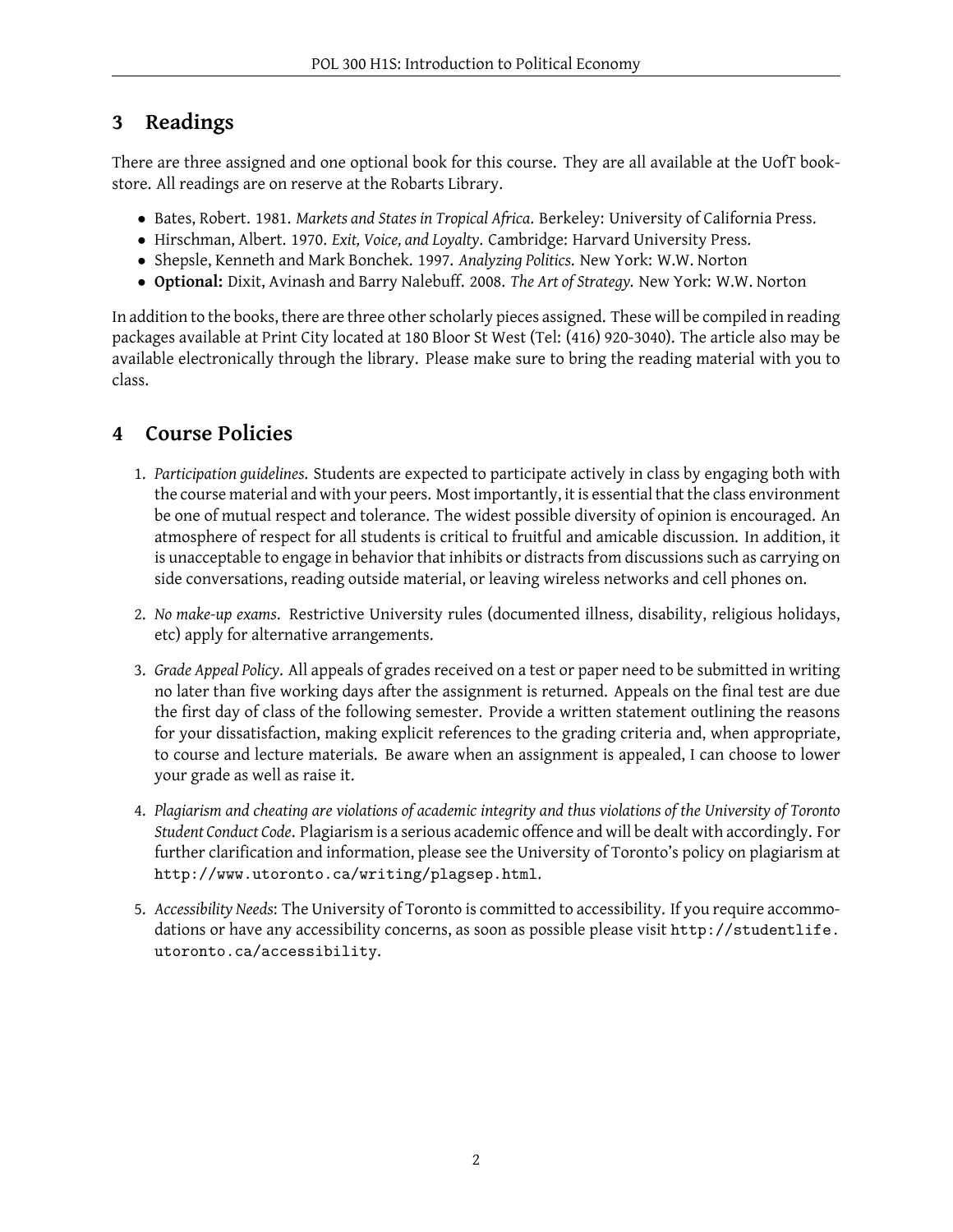# **5 Class Schedule**

# **What is Political Economy?**

# **Jan-05-2010: Foundations of Political Economy**

- What is politics, economics, and political economy?
- Shepsle and Bonchek, pp. 222-225

# **Jan-12-2010: Rational Choice Theory**

- What are the basic assumptions of rational choice? How can the tools of microeconomics be applied to the study of politics? Why do citizens vote?
- *•* Shepsle and Boncheck, chapters 1 and 2
- *•* Optional: Dixit and Nalebuff, chapter 1

# **Jan-19-2010: Strategic Action and Rational Choosing**

- What's a decision and a strategy? How do rational actors think strategically? How can we formalize rational choosing?
- *•* Dixit & Nalebuff, chapters 2 and 3
- *•* Shepsle and Boncheck, pp.137–151

# **Jan-26-2010: The Economic Man and Choosing in Experiments**

Today's class will be in the Social Science lab

- *•* How do humans make choices? Do humans maximize their goals? What are the implications of the experimental findings for the utility of rational choice theory?
- *•* Henrich, J., R. Boyd, S. Bowles, H. Gintis, E. Fehr, C. Camerer, R. McElreath, M. Gurven, K. Hill, A. Barr, J. Ensminger, D. Tracer, F. Marlow, J. Patton, M. Alvard, F. Gil-White and N. Henrich. 2005. "Economic Man" in Cross-Cultural Perspective: Ethnography and Experiments from 15 small-scale societies." *Behavioral and Brain Sciences*, 28, 795-815.

# **Group Choices in Politics**

## **Feb-02-2010: A Introduction to Collective Choice**

- How can rational actors choose and implement their actions jointly? Why is it so hard for rational actors to choose and to cooperate?
- What insights do we gain from analyzing small group cooperation? How can these insights be applied to large groups?
- *•* Shepsle and Bonchek, chapter 3–4
- *•* Optional: Dixit and Nalebuff, chapters 5–7

## **Feb-09-2010: The Logic of Collective Action**

- What is a collective action problem? How can cooperation among strategic actors be enticed?
- *•* Sheplse and Bonchek, chapter 8–10